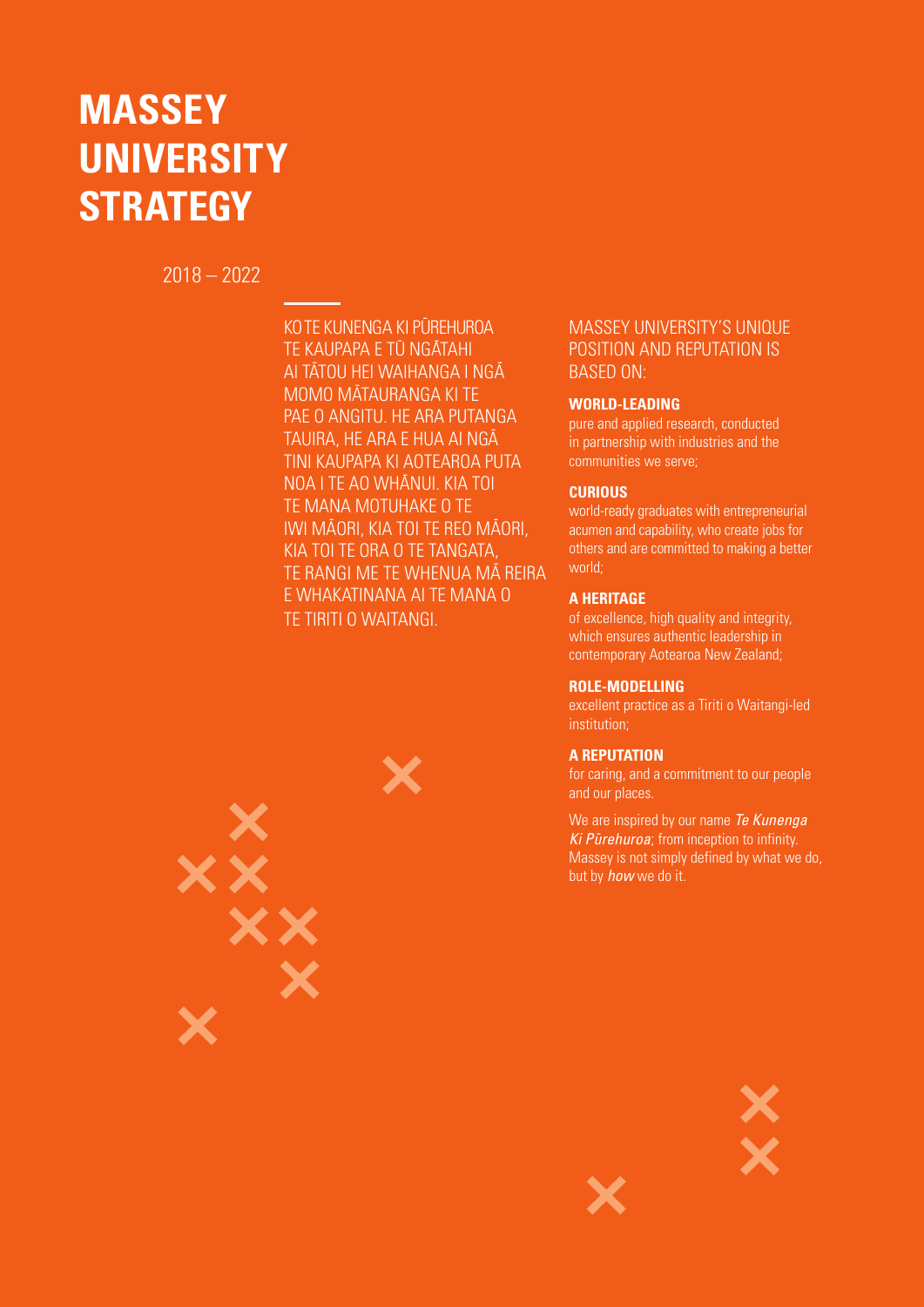# **- O MUA**



## OUR PAST

MASSEY UNIVERSITY AND ITS PREDECESSORS WERE ESTABLISHED TO DELIVER POSITIVE, RESEARCH-LED AND INNOVATIVE RESPONSES TO THE NEEDS OF A YOUNG NATION AND TO DRIVE AND ENABLE ECONOMIC AND CULTURAL ADVANCEMENT. THIS ETHOS IMBUES MASSEY'S PAST, PRESENT AND FUTURE.

Massey University first founded its international reputation as a world-class agricultural college in Palmerston North in 1927. In 1960, Massey led the way in distance higher education. In 1993, it established a campus in Auckland, and in 1999 it incorporated the renowned School of Design, established in Wellington in 1886. It now delivers teaching and research across a range of areas that combine the universal search for knowledge with addressing real-world problems. Our world leading reputation now extends across many diverse disciplines, all with international excellence and national significance in common.

# **- O N - AIANEI**

## OUR PRESENT

COMPETITION FOR STUDENTS AND STAFF - BOTH DOMESTIC AND INTERNATIONAL - AND FUNDING REMAINS INTENSE. DRAMATIC TECHNOLOGICAL INNOVATIONS CREATE NEW OPPORTUNITIES AND CHALLENGES IN TEACHING AND RESEARCH. STUDENTS DEMAND A SUPERB PERSONALISED LEARNING EXPERIENCE THAT IS STUDENT FOCUSED, FLEXIBLE AND DELIVERS TECHNOLOGICALLY APPROPRIATE LEARNING, WHEREVER AND HOWEVER THEY CHOSE TO STUDY. BLENDED LEARNING CONTINUES TO REDUCE THE BARRIERS OF DISTANCE AS IT TRANSFORMS THE WAY INTERNAL STUDENTS LEARN.

Global megatrends such as climate change, population growth, urbanisation, demands for food and water security and sustainable energy, personalisation and geopolitical uncertainty require that universities such as Massey step forward and actively respond. They must create important new knowledge, educate the next generation of leaders and they must also be the critic and conscience of society.

As we look to the future, we will make sure that our research is exceptional, and that it expands knowledge and improves the lives of communities and individuals across the globe.



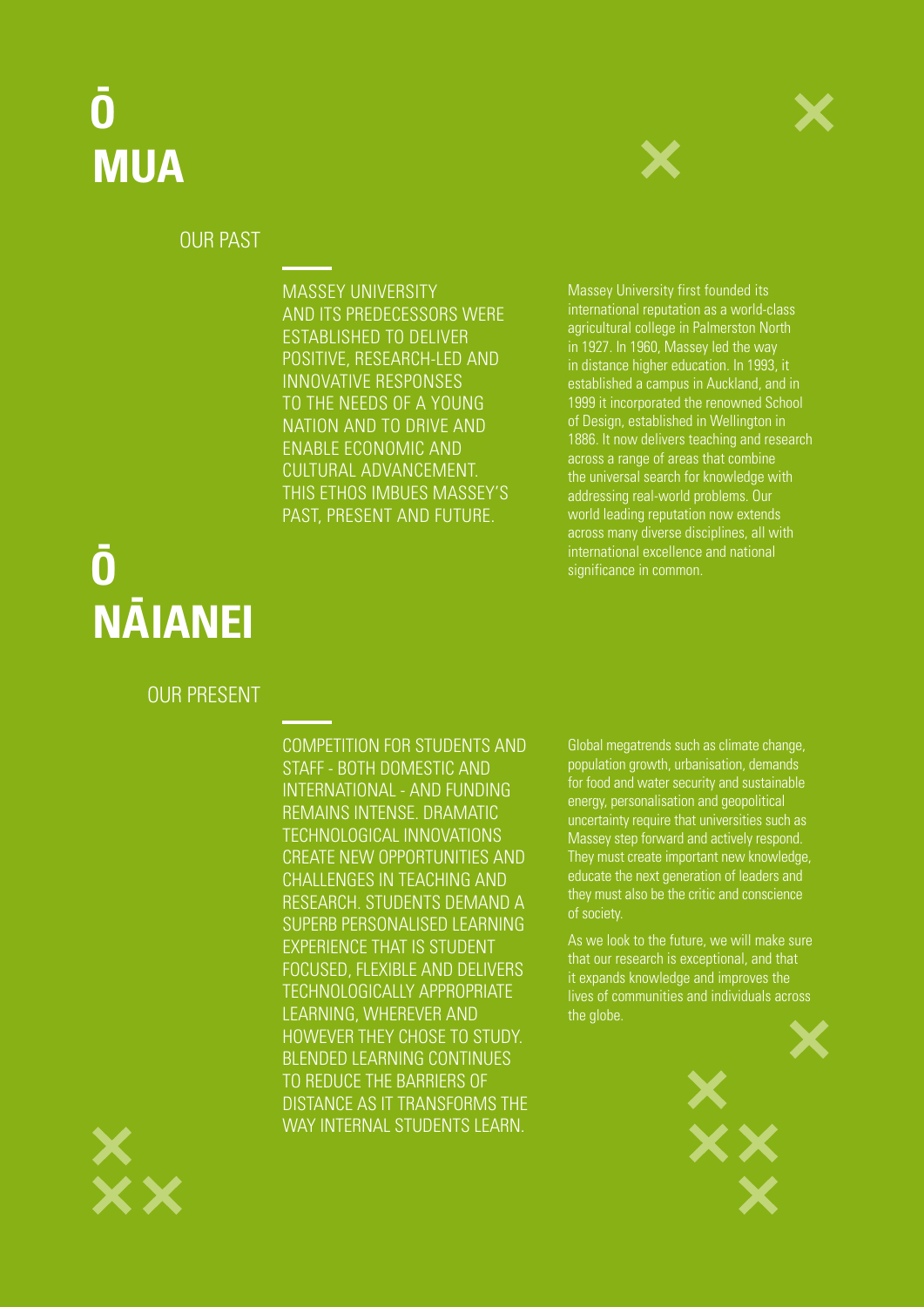# **- O - AP - OP - O**

## OUR FUTURE

### AS AOTEAROA NEW ZEALAND TRANSFORMS, SO TOO DOES MASSEY UNIVERSITY. THIS TRANSFORMATION POSITIONS US TO LEAD GLOBALLY.

Massey is a world-leading university in many academic disciplines and fields of research. Our point of difference is our world-leading research, which is connected to community and industry. By strategically investing in disciplinary research excellence we will create a virtuous cycle that amplifies our international and national research impact. Operating in the real world and through international collaborations, our researchers are developing expertise and skills to advance human knowledge and understanding. Working together across disciplines and locations, we solve national and global problems through fundamental, applied and interdisciplinary research, while culturally and artistically enriching our world.

As a Tiriti-led University we are committed to demonstrating authentic leadership in contemporary Aotearoa New Zealand as we uphold Te Tiriti o Waitangi, the founding document of our nation, and its principles through our practice. Massey embraces this not just as an obligation but as a real opportunity for the nation and its people. The University will champion new strategies for advancement and integration of te reo Māori and Māori knowledge, it will demonstrate informed practices consistent with tikanga Māori and will embrace kaupapa Māori across our activities. Massey's teaching and research will contribute to advanced outcomes for whānau, hapū and iwi.

Our educators are preparing a new generation of global leaders. Our students are diverse and are attracted to Massey because they want to achieve their personal goals or make their mark in the world. Our programmes are research-led, informed by the best local and global experience, and have international standing.

Our students will experience world-class learning that recognises their intellectual and cultural strengths, expands their horizons and prepares them to contribute to a rapidly transforming world with skills, critical and creative thinking and leadership. We will integrate curricula, pedagogy and digitally-supported learning environments to support our students' learning journeys.

All our students will have the opportunity to work in industry, with communities and community agencies or iwi, or as active citizens, artists, writers or researchers. Our students will be encouraged to develop entrepreneurial skills that ensure individual success. Our best advertisement is the achievement of our graduates, who make a positive contribution and create jobs for others.

Massey will be renowned for its passion and its caring attitude. This will be particularly demonstrated in how we care our environment.

We will encourage evidence-based critical debate and ensure that a Massey education includes the skills of critical thinking, curiosity and commitment that are essential for national and global citizenship. Massey graduates will be equipped to lead in an uncertain future.

All Massey campuses will be innovation ecosystems, acting as magnets for smart enterprises. Wherever we are, we will operate in partnerships founded in respect, trust and mutual benefit.

Massey is not only defined by what we do, but by *how* we do it.



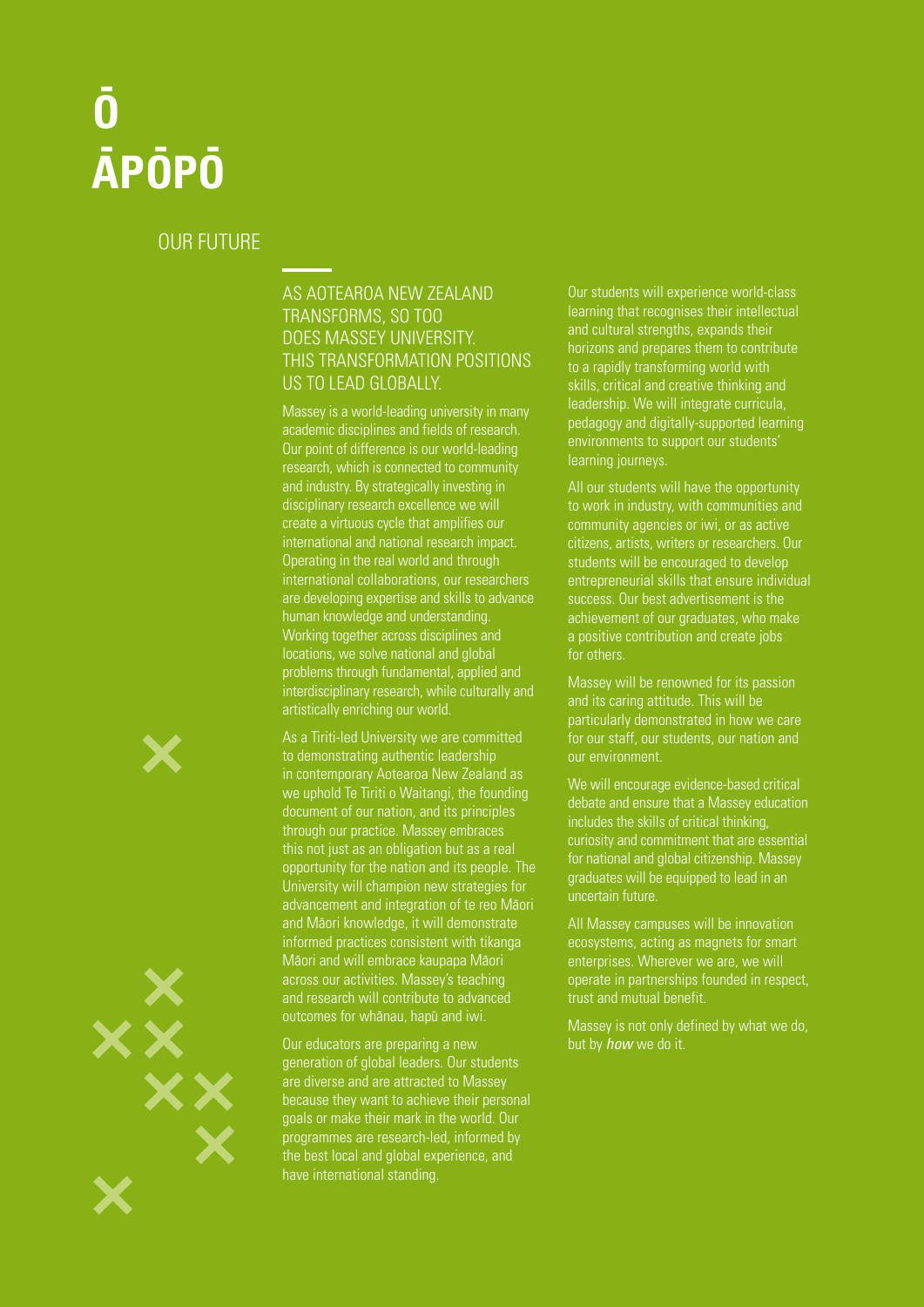# **NG - A KETE O TE W-ANANGA**

## RESEARCH



#### WE WILL DO THIS BY:

**STRATEGICALLY**  investing in focussed areas of both applied and "discovery" research;

**PROMOTING** 

#### **INVESTING**

#### **DEEPENING**

and particularly with industry and

#### **MAXIMISING**

the commercial benefit of intellectual property and other outcomes derived from

#### **ACTIVELY**

facilitating indigenous knowledge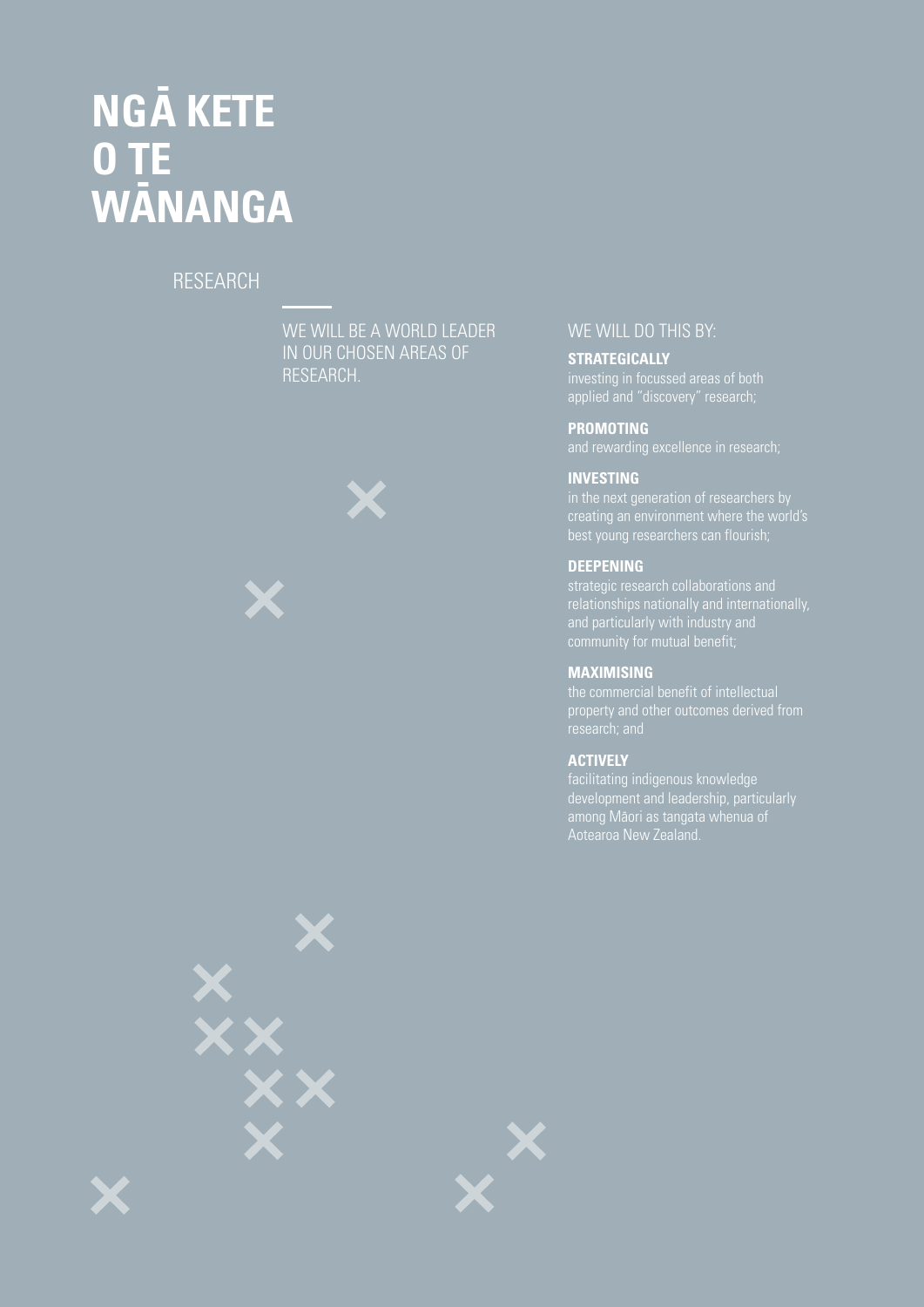# **TE AKO**

## LEARNING AND TEACHING









WE WILL PROVIDE A DISTINCTIVE STUDENT-CENTRED LEARNING EXPERIENCE FOR ALL STUDENTS. GRADUATES WILL BE ENABLED TO ACTIVELY PARTICIPATE IN THE EXISTING AND NEW ECONOMIES AS EDUCATED CITIZENS AROUND THE WORLD.

#### WE WILL DO THIS BY:

#### **ENSURING**

our graduate attributes include entrepreneurial capability by maximising work-integrated learning and student access to innovation precincts;

#### **DELIVERING**

programmes that are flexible, contemporary in design, research-led in content, and either strategically important or financially successful;

#### **BUILDING**

international education to extend the Massey University global influence in areas of strength;

#### **GAINING**

international accreditation for programmes and strong rankings for subject areas wherever possible;

#### **PROVIDING**

first class digitally-enhanced learning experiences informed by the student voice;

#### **DELIVERING**

high-level outcomes for Māori academic excellence, whānau-centred participation and Māori student success at all levels of study;

#### **GROWING**

the participation and success of Pasifika students at all levels of study;

#### **SUPPORT**

access and success for students for whom English is a second language;

#### **LEVERAGING**

data analytics, to support student learning and the student experience;

#### **PROMOTING**

and rewarding excellence in teaching scholarship; and

#### **BUILDING**

student scholarships that encourage the academic progression of undergraduate students, particularly to postgraduate level/ advanced degrees.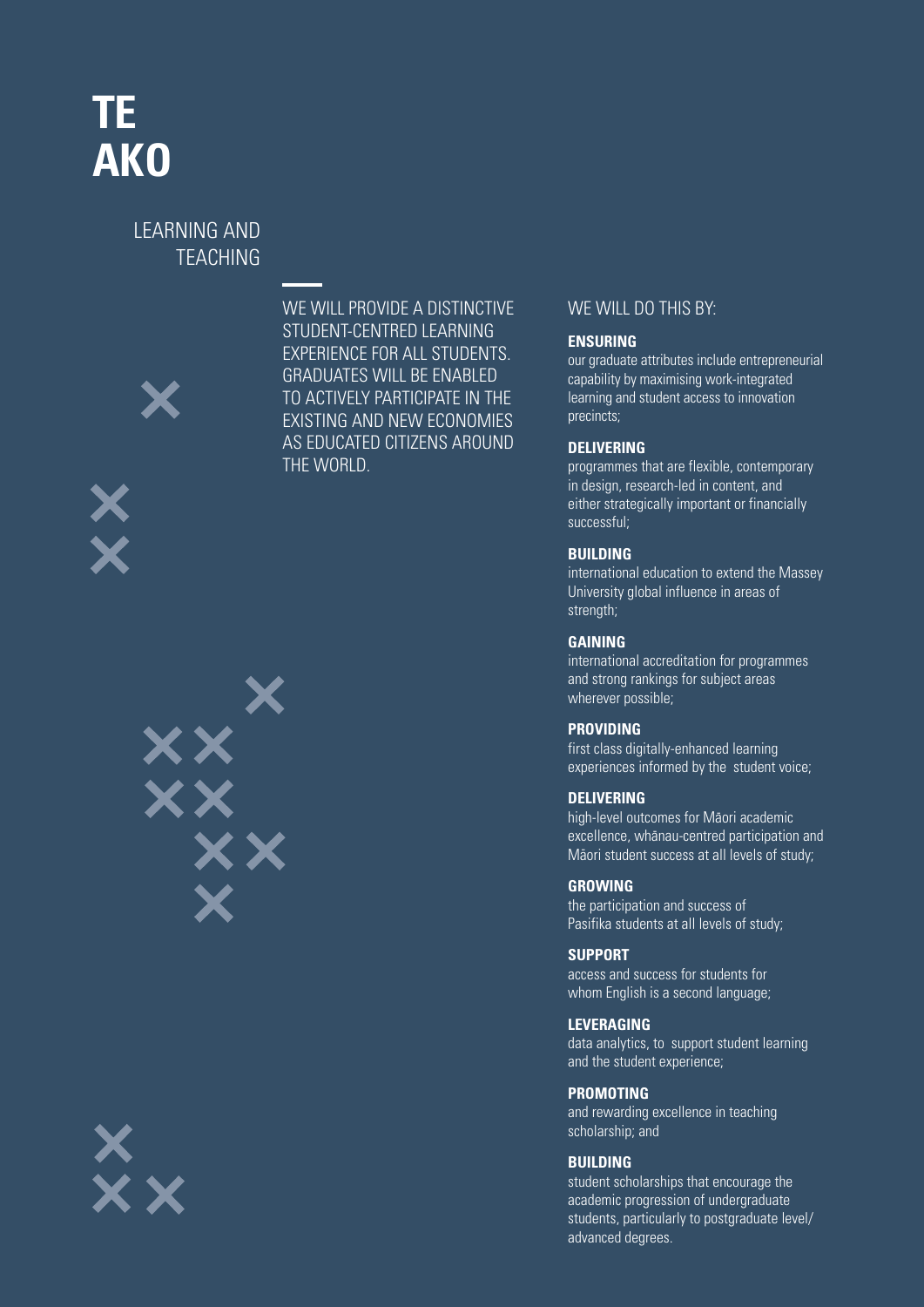# **HEI ARATAKI**

## CIVIC **LEADERSHIP**

TO BE KNOWN FOR OUR LEADERSHIP ON MATTERS OF INTEREST NATIONALLY AND INTERNATIONALLY, IN PARTICULAR ON THE SOCIAL, ECONOMIC, CULTURAL AND ENVIRONMENTAL ISSUES FACED BY AOTEAROA NEW ZEALAND, INCLUDING THOSE THAT AFFECT TANGATA WHENUA.



#### WE WILL DO THIS BY:

#### **CONTRIBUTING**

#### **SUPPORTING**

#### **PROMOTING**

#### **PROMOTING**

and is grounded in research and scholarship;

#### **PUBLICLY**

#### **FACILITATING**

#### **ENABLING**

the Pacific region and the world to prepare

#### **LEADING**

#### **BUILDING**

student ambition to actively participate and

#### **PROVIDING**

all staff with opportunity to actively